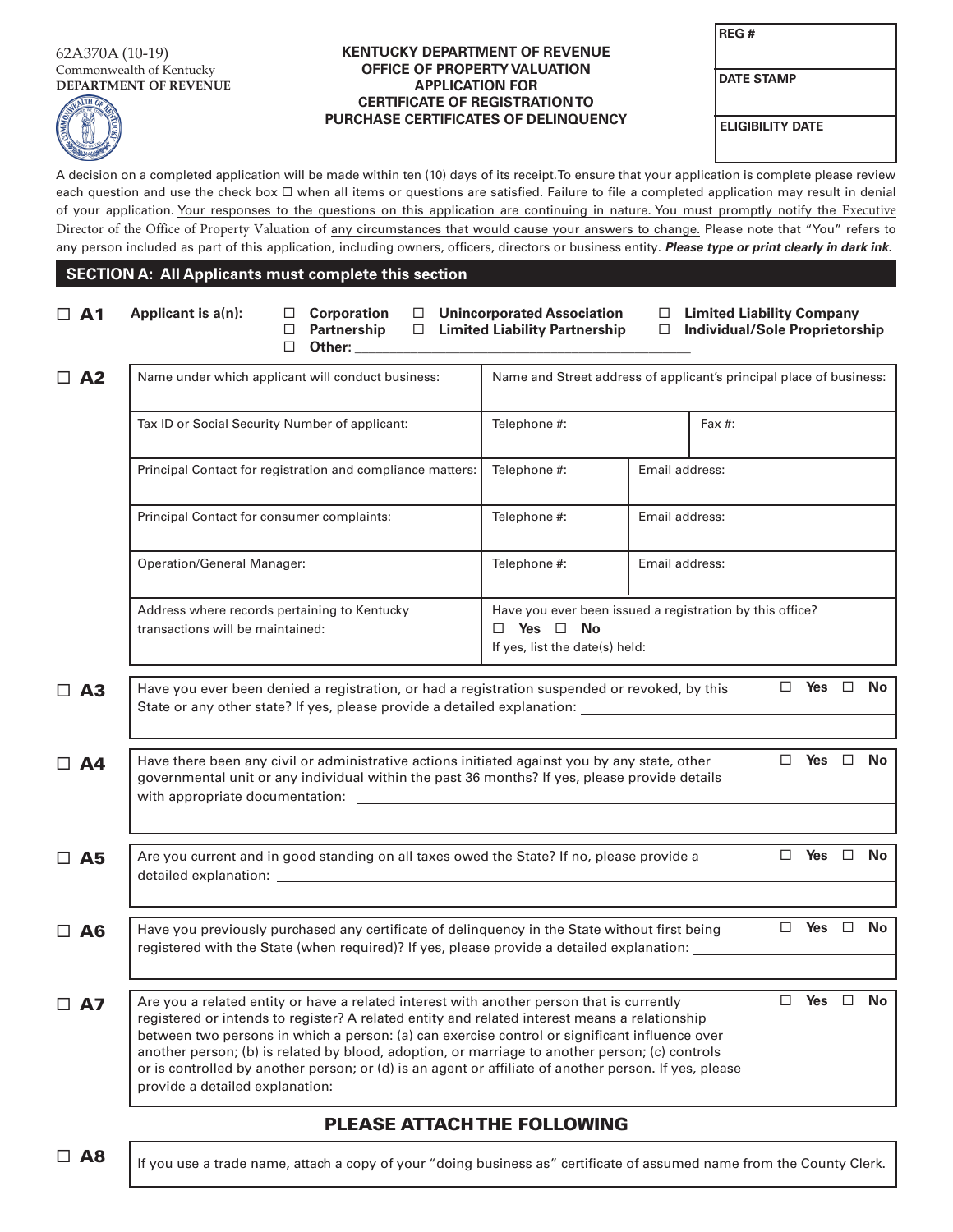|                       | SECTION B: All Applicants must complete the appropriate section.                                                                                                                                                                                                                                                                                    |                                   |              |          |  |  |  |  |
|-----------------------|-----------------------------------------------------------------------------------------------------------------------------------------------------------------------------------------------------------------------------------------------------------------------------------------------------------------------------------------------------|-----------------------------------|--------------|----------|--|--|--|--|
|                       | To be completed or provided by those operating as a corporation or limited liability company.                                                                                                                                                                                                                                                       |                                   |              |          |  |  |  |  |
| <b>B1</b><br>ப        | Legal name of corporation or LLC:                                                                                                                                                                                                                                                                                                                   | Full address of principal office: |              |          |  |  |  |  |
|                       |                                                                                                                                                                                                                                                                                                                                                     | City                              | <b>State</b> | ZIP Code |  |  |  |  |
|                       | Name and address of your Kentucky Processing Agent:                                                                                                                                                                                                                                                                                                 |                                   |              |          |  |  |  |  |
|                       | Applicant is organized under the laws of the state of:                                                                                                                                                                                                                                                                                              |                                   |              |          |  |  |  |  |
|                       | <b>PLEASE ATTACH THE FOLLOWING</b>                                                                                                                                                                                                                                                                                                                  |                                   |              |          |  |  |  |  |
| $\Box$ B <sub>2</sub> | Attach a list of names, business and residence street addresses, and telephone numbers of all principal officers and<br>directors:                                                                                                                                                                                                                  |                                   |              |          |  |  |  |  |
| $\Box$ B3             | Attach a list of names and residence street addresses of each owner who controls twenty-five (25) percent or more of<br>the corporation or LLC:                                                                                                                                                                                                     |                                   |              |          |  |  |  |  |
| $\Box$ B4             | Attach a list of names and residence street addresses of each person entitled to receive twenty-five (25) percent or<br>more of the profits of the the corporation or LLC:                                                                                                                                                                          |                                   |              |          |  |  |  |  |
| <b>B5</b><br>$\Box$   | Attach a copy of your "Certificate of Existence" issued by Kentucky's Secretary of State or an equivalent document<br>from the state in which you are chartered or organized. If this is an out-of-state entity, please provide a Certificate of<br>Authority issued by the Secretary of State's Office that allows you to do business in Kentucky. |                                   |              |          |  |  |  |  |
|                       | To be completed or provided by those operating as a partnership, limited liability partnership or<br>unincorporated association.                                                                                                                                                                                                                    |                                   |              |          |  |  |  |  |
| <b>B6</b><br>ப        | Legal name of partnership, LLP or association:<br>Full address of principal office of partnership or association:<br>ZIP Code<br>City<br><b>State</b>                                                                                                                                                                                               |                                   |              |          |  |  |  |  |
|                       |                                                                                                                                                                                                                                                                                                                                                     |                                   |              |          |  |  |  |  |
|                       | Name and address of your Kentucky Processing Agent:                                                                                                                                                                                                                                                                                                 |                                   |              |          |  |  |  |  |
|                       | Applicant is organized under the laws of the state of:                                                                                                                                                                                                                                                                                              |                                   |              |          |  |  |  |  |

# PLEASE ATTACH THE FOLLOWING

□ **B7** Attach a list of names, business, residence street addresses, and telephone numbers of all general partners or members of the association.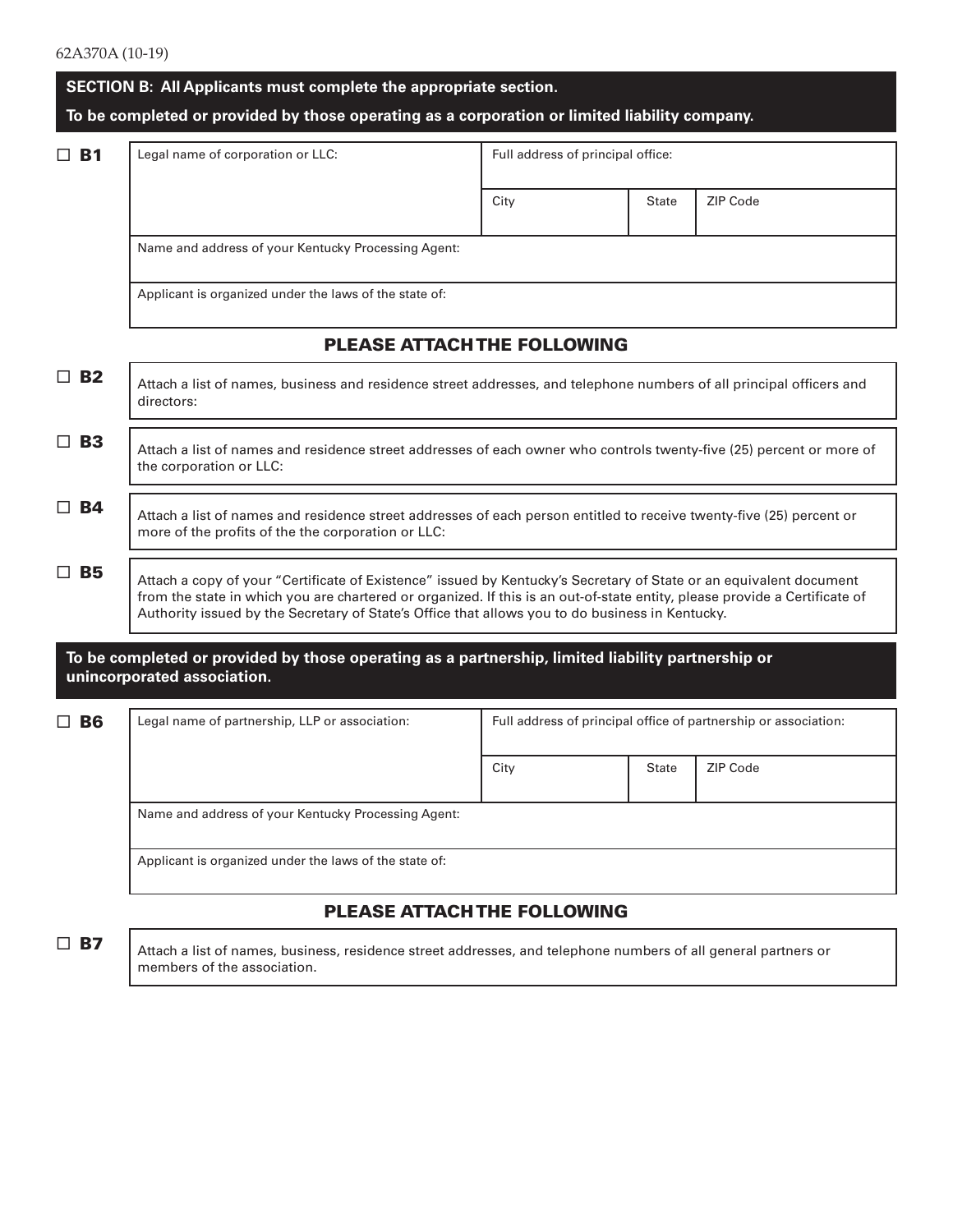| To be completed or provided by those operating as a trust. |  |
|------------------------------------------------------------|--|
|------------------------------------------------------------|--|

□ B8 Legal name of the Trust: Full address of principal office of Trust:

# PLEASE ATTACH THE FOLLOWING

 $\Box$  **B9** Attach a list of names, business, residence street addresses, and telephone numbers of all trustees, settlers, grantors and beneficiaries.

### **SECTION C: All Applicants must complete.**

#### **THE UNDERSIGNED HEREBY CERTIFIES/AGREES TO THE FOLLOWING:**

- That the information as submitted in the application and supplements hereto is correct, complete and accurate.
- That the Commissioner of the Department of Revenue may conduct any investigation in accordance with State law, into the background of the applicant for purpose of issuing the subject registration.
- To promptly submit any information which may be required for consideration of this application.
- To promptly notify the Commissioner of the Department of Revenue of any change in the information contained in this application.

I, \_\_\_\_\_\_\_\_\_\_\_\_\_\_\_\_\_\_\_\_\_\_\_\_\_\_\_\_\_\_\_\_\_\_, STATE UNDER PENALTY OF PERJURY THAT THE FOREGOING INFORMATION SET FORTH IN THIS APPLICATION, INCLUDING INFORMATION PROVIDED IN THE REQUIRED ATTACHMENTS HERETO, IS TRUE, CORRECT AND COMPLETE.  $\Box$  C1

STATE OF \_\_\_\_\_\_\_\_\_\_\_\_\_\_\_\_\_\_\_\_ \_\_\_\_\_\_\_\_\_\_\_\_\_\_\_\_\_\_\_\_\_\_\_\_\_\_\_\_\_\_\_\_\_\_\_\_\_\_\_\_\_\_\_\_\_\_\_\_\_\_

SIGNATURE OF INDIVIDUAL

CITY/COUNTY

TITLE

Personally appeared before me, \_\_\_\_\_\_\_\_\_\_\_\_\_\_\_\_\_\_\_\_\_\_\_\_\_\_\_\_\_\_, who being duly

Sworn according to law, deposes and says that the statements contained in this application are true and correct.

Sworn and subscribed before me this \_\_\_\_\_\_ day of \_\_\_\_\_\_\_\_\_\_\_\_\_\_\_, 20\_\_\_\_.

 $\mathcal{L}_\text{max}$  and  $\mathcal{L}_\text{max}$  and  $\mathcal{L}_\text{max}$  and  $\mathcal{L}_\text{max}$  and  $\mathcal{L}_\text{max}$  and  $\mathcal{L}_\text{max}$ 

NOTARY PUBLIC